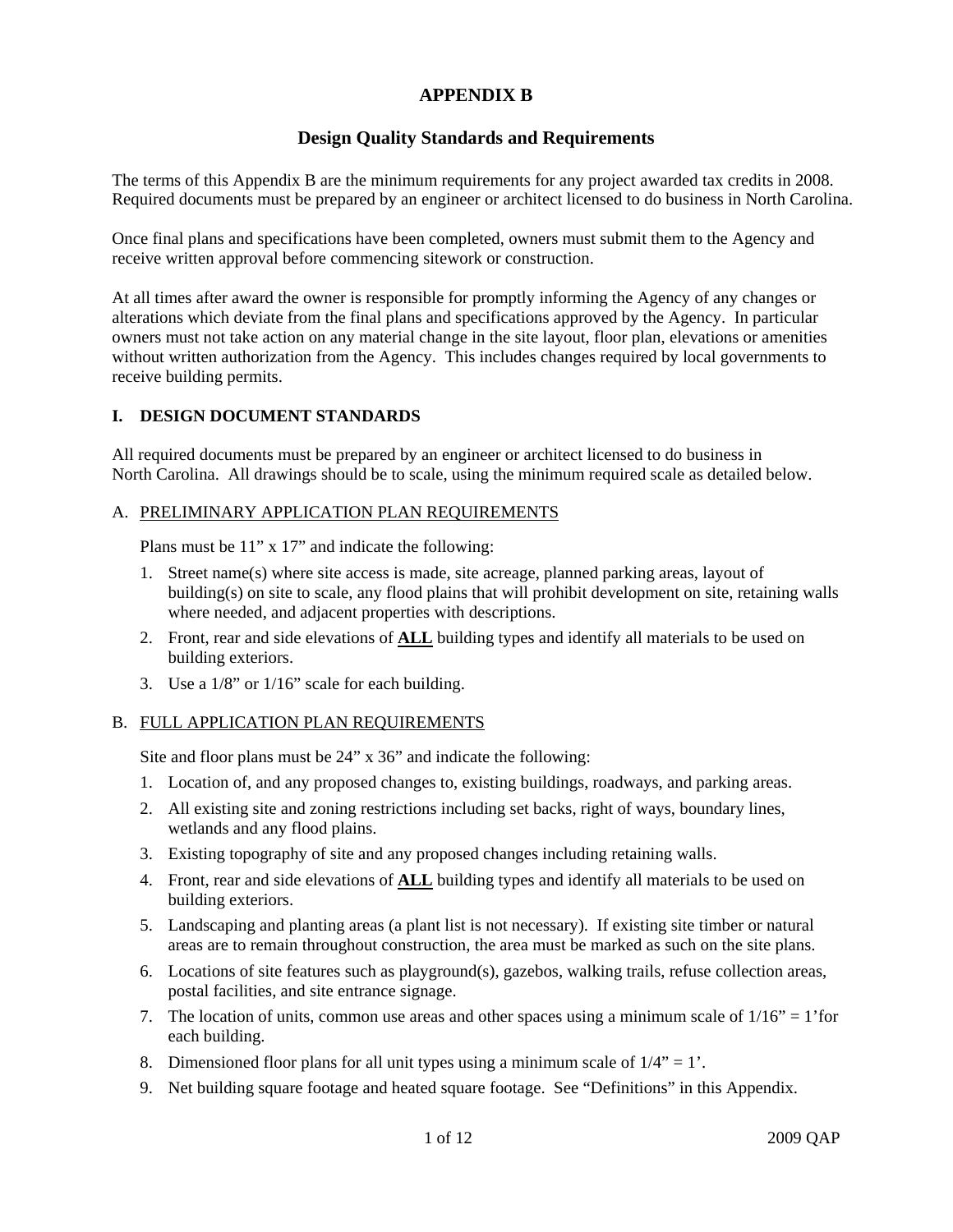- 10. For projects involving renovation and/or demolition of existing structures, proposed changes to building components and design and also describe removal and new construction methods.
- 11. For projects involving removal of asbestos and/or lead based paint removal, general notes identifying location and procedures for removal.

# **II. BUILDING AND UNIT DESIGN PROVISIONS**

#### A. EXTERIOR DESIGN AND MATERIALS

- 1. Building design must use different roof planes and contours to "break" up roof lines. Wide window and door trim must be used to better accent siding. If horizontal banding is used between floor levels, use separate color tones for upper and lower levels. If possible, use horizontal and vertical siding applications to add detail to dormers, gables, and extended front facade areas.
- 2. The use of no or very low maintenance materials is required for exterior building coverings on all new construction projects. These include high quality vinyl siding, brick, or fiber cement siding. The use of metal siding is prohibited.
- 3. All exterior trim, including fascia and soffits, window and door trim, gable vents, etc, must also be constructed of no or very low maintenance materials.
- 4. All buildings must include seamless gutters.
- 5. All building foundations must have a minimum of 12 inches exposed brick veneer above finished grade level (after landscaping).
- 6. Breezeway and stairwell ceilings must be constructed of materials rated for exterior exposure.
- 7. Buildings and units must be identified using clearly visible signage and numbers. Building and unit identification signage must be well lit from dusk till dawn.
- 8. Exterior stairs must have a minimum clear width of 40 inches and be completely under roof cover.
- 9. Exterior railings must be made of vinyl, aluminum, or steel (no wood).
- 10. Anti-fungal shingles with a minimum 25-year warranty are required for all shingle roof applications.

#### B. DOORS AND WINDOWS

- 1. All primary unit entries must either be within a breezeway or have a minimum roof covering of 3 feet deep by 5 feet wide, including a corresponding porch or concrete pad.
- 2. High durability, insulated doors (such as steel and fiberglass) are required at all exterior locations. Single lever deadbolts and eye viewers are required on all main entry doors to residential units.
- 3. Exterior doors for fully accessible units ("Type A") must include spring hinges.
- 4. Insulated, double pane, vinyl windows with a U-factor of 0.40 or below and a SHGC of 0.48 or below are required for new construction.
- 5. Windows must not be located over tub or shower units.

#### C. UNIT DESIGN AND MATERIALS

1. All residential units must meet minimum unit size requirements. The square footage measurements below will be for heated square feet only, measured interior wall to interior wall, and do not include exterior wall square footage. Unheated areas such as patios, decks, porches, stoops, or storage rooms cannot be included.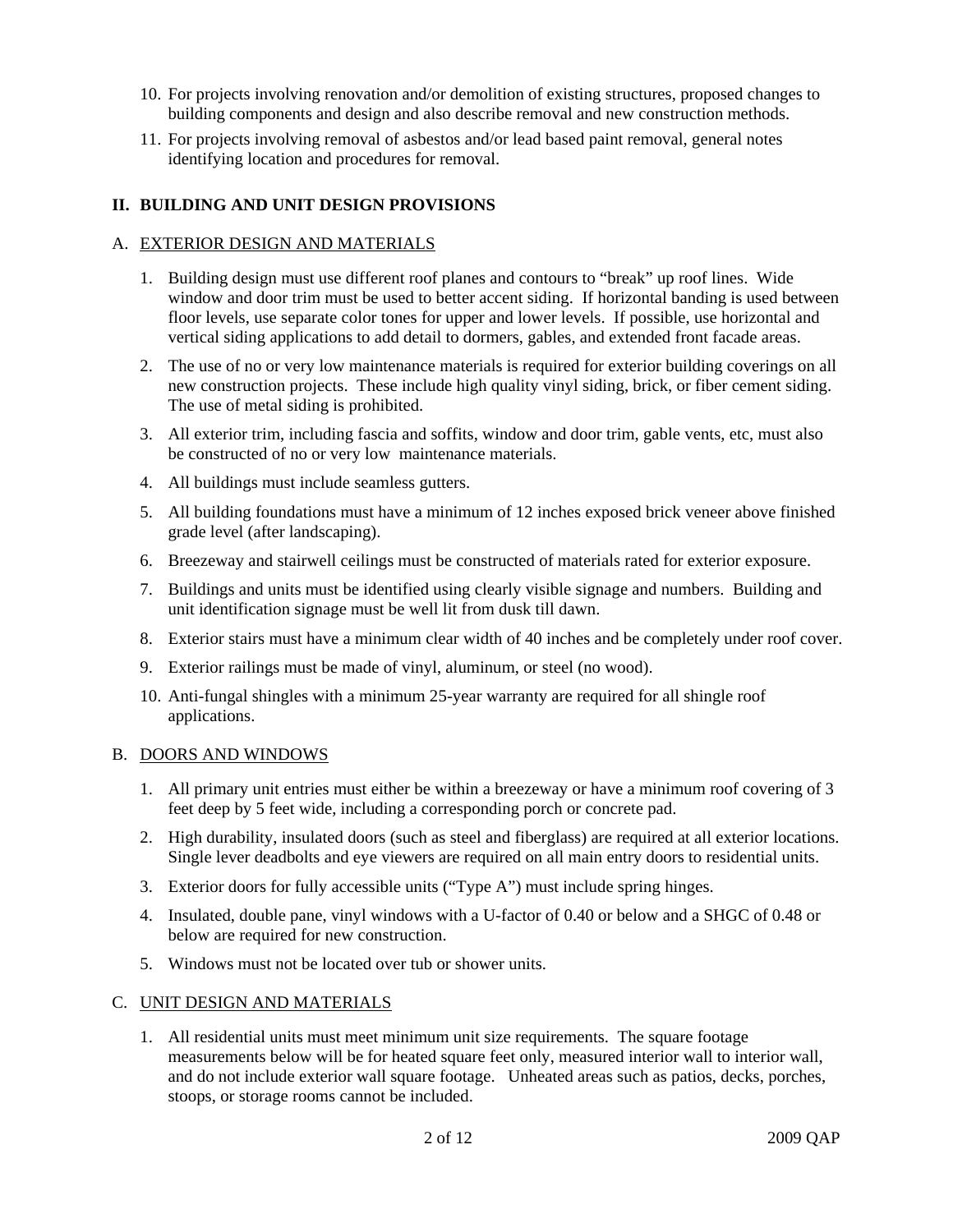| Single Room Occupancy ("SRO") | 250 square feet   |
|-------------------------------|-------------------|
| Studio                        | 375 square feet   |
| Efficiency                    | 450 square feet   |
| 1 Bedroom                     | 660 square feet   |
| 2 Bedroom                     | 900 square feet   |
| 3 Bedroom                     | 1,100 square feet |
| 4 Bedroom                     | 1,250 square feet |

For additional requirements see the "Definitions" section at the end of this Appendix.

- 2. All units must have a separate dining area, except for SRO, Studio and Efficiency units (see "Definitions" for description).
- 3. Newly constructed residential units containing two (2) or more bedrooms must have an exterior storage closet with a minimum of 16 unobstructed square feet. The square footage utilized by a water heater in the exterior storage closet may not be included in the 16 square foot calculation.
- 4. Carpet and pad must meet FHA minimum standards.
- 5. Kitchens, dining areas, and entrance areas must have vinyl, VCT or other non-carpet flooring.
- 6. The minimum width of interior hallways in residential units is 40 inches.
- 7. For new construction, interior doors must be constructed of six panel hardboard, solid core birch or solid core lauan. Hollow core, flat-panel wood doors are prohibited.
- 8. Bi-fold and by-pass doors are prohibited. Pocket doors are not allowed in elderly properties or handicapped units.
- 9. Fireplaces are prohibited in residential units.
- 10. Residential floors and common tenant walls must have sound insulation batts.

### D. BEDROOMS

- 1. The primary bedroom must have at least 130 square feet, excluding the closet(s).
- 2. Secondary bedrooms must have at least 110 square feet, excluding the closet(s).
- 3. Every bedroom must have a closet with a shelf, closet rod and door. The average size of all bedroom closets in each unit type must be at least 7 linear feet.

#### E. BATHROOMS

- 1. A medicine cabinet must be installed in every full bathroom in each residential unit.
- 2. Exclusive of fully accessible units, the average size of all vanities in each unit type must be at least 36 inches.
- 3. Mirrors in bathrooms must be low enough to reach the counter backsplashes.
- 4. All bathrooms must include an exhaust fan rated at 70 CFM vented to the exterior of the building using hard ductwork along the shortest run possible. The exhaust fan must be wired to run whenever the bathroom light is on.
- 5. For ceramic tile applications, tile should be applied over cement backer board rather than directly to drywall.
- 6. All new construction projects must comply with QAP Section  $IV(F)(3)$  regarding additional accessible bathrooms, including curbless showers. All curbless showers must have a collapsible water dam installed before occupancy.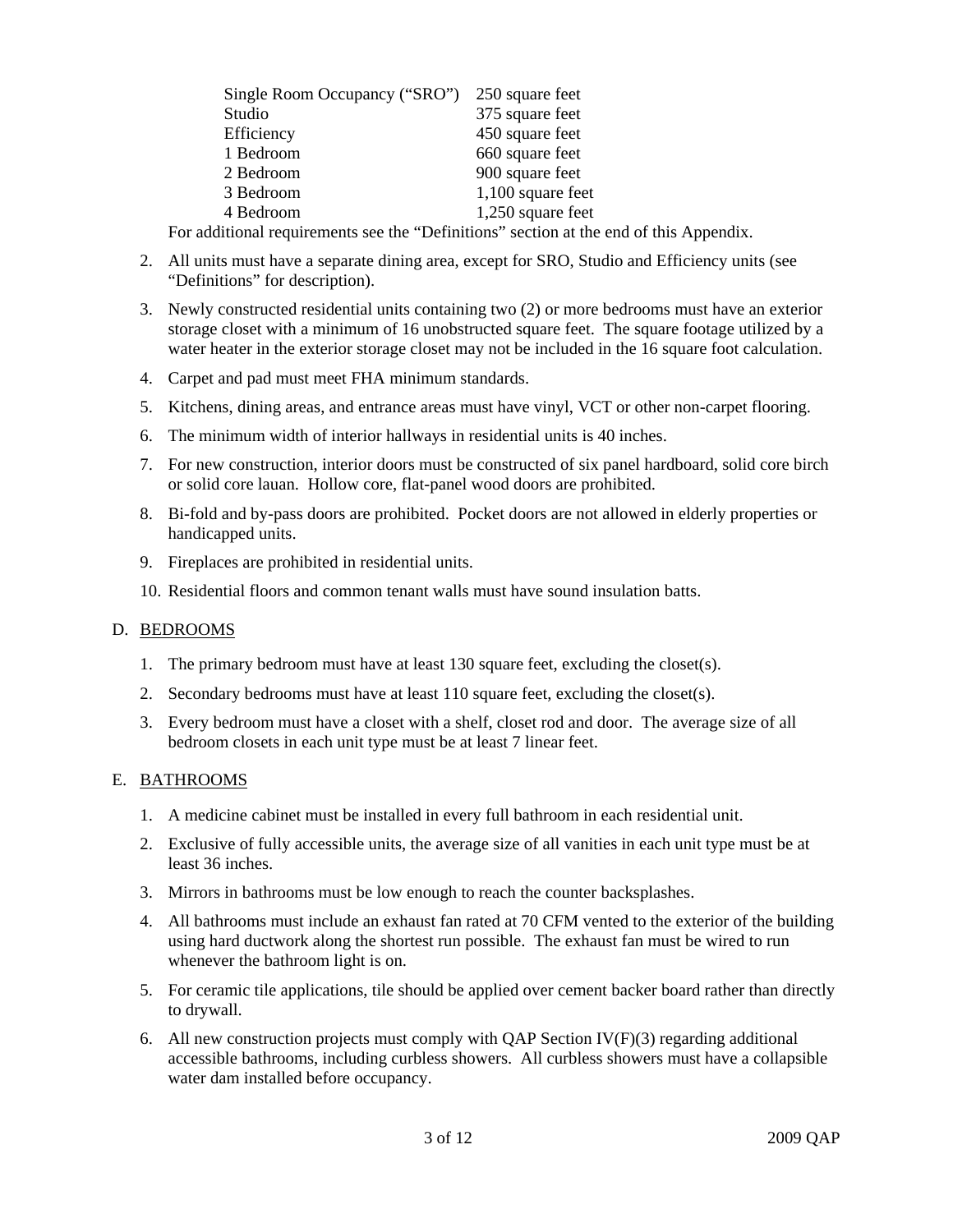7. Approaches to curbless showers must be level, not sloped.

# F. KITCHENS

- 1. New cabinets must include dual side tracks on drawers. Door fronts, styles, and drawer fronts must be made with solid wood or wood/plastic veneer products. Particle board or hardboard doors, stiles, and drawer fronts are prohibited.
- 2. The minimum aisle width between cabinets and/or appliances is 42 inches.
- 3. A pantry cabinet or closet in or near each kitchen must be provided (does not include SRO, studio or efficiency units).
- 4. All residential units must have either a dry chemical fire extinguisher mounted and readily visible and accessible in every kitchen, including kitchen in community building if present, or an automatic fire suppression canister mounted in each range hood.
- 5. Each kitchen must have at the least the following minimum linear footage of countertop, excluding the sink space (only include countertops that are at or below 36 inches in height above finished floor):

| SRO        | 4.5 linear feet  |
|------------|------------------|
| Studio     | 5.0 linear feet  |
| Efficiency | 5.0 linear feet  |
| 1 Bedroom  | 10.0 linear feet |
| 2 Bedroom  | 12.0 linear feet |
| 3 Bedroom  | 13.0 linear feet |
| 4 Bedroom  | 13.0 linear feet |
|            |                  |

6. All residential units must have a frost-free Energy Star rated refrigerator with a freezer compartment. For fully accessible ("Type A") units the refrigerator must be side by side. The following are the minimum sizes:

| 0-2 Bedroom | 14 cubic feet |
|-------------|---------------|
| 3 Bedroom   | 16 cubic feet |
| 4 Bedroom   | 18 cubic feet |

- 7. All residential units must have an Energy Star rated dishwasher (excluding elderly properties).
- 8. All handicap (Type "A") kitchen sinks must be rear-draining and have sink bottoms insulated if bottom of sink is at or below 29" above finished floor.
- 9. Pull-out worktops are prohibited.

### G. LAUNDRY ROOM CLOSETS

- 1. Laundry room closets must be 36" minimum depth measured from back wall to back of closet doors.
- 2. Clothes dryer vent connection must be 2" maximum above finished floor.

### H. PROVISIONS FOR ALL ELDERLY HOUSING

1. All elderly residential units must be equipped with emergency pull chains in the master bedroom and full bathroom. The pull chains must be wired to an exterior warning device which consists of a strobe light and an audible alarm.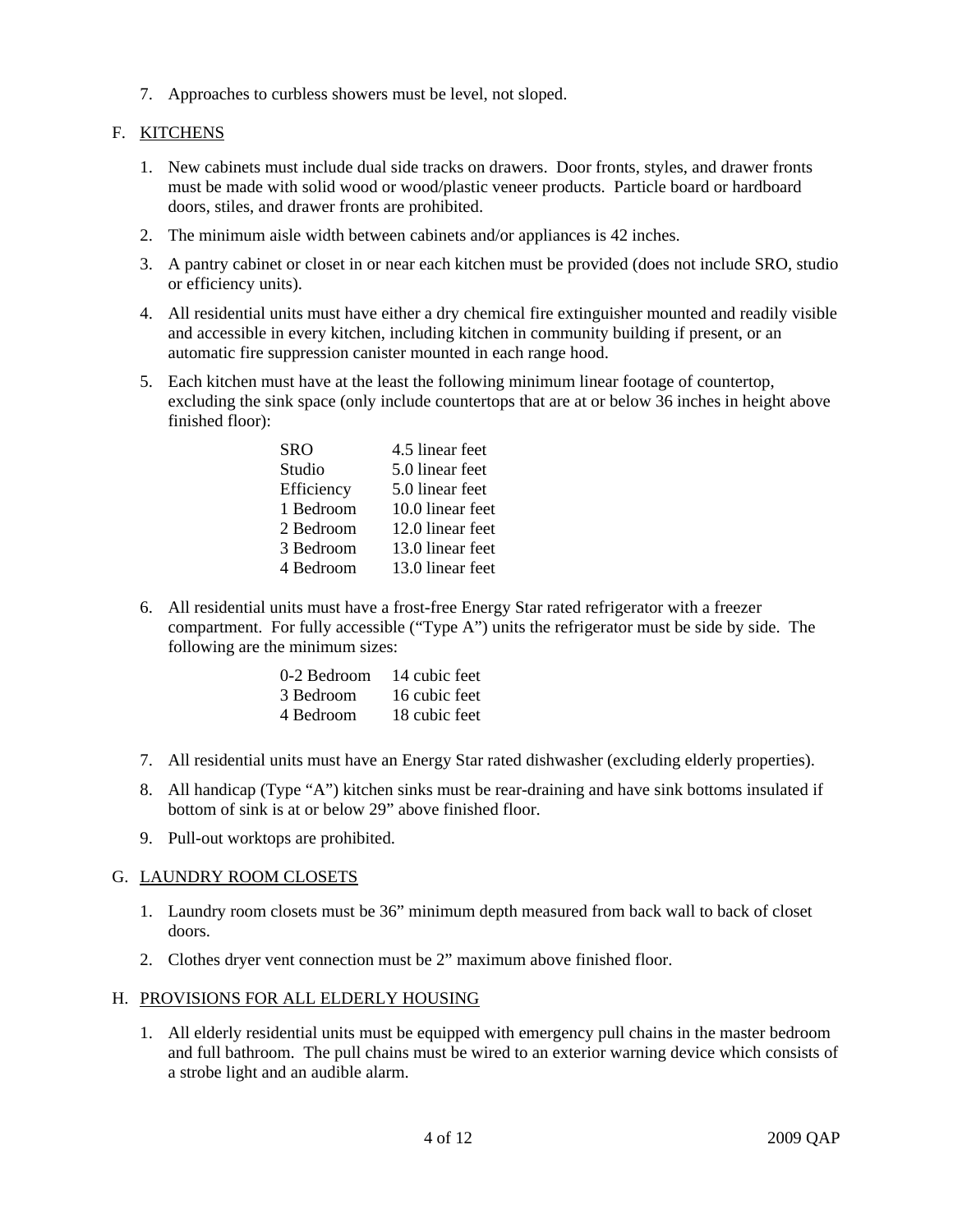- 2. Provide loop or "D" shape handles on cabinet doors and drawers.
- 3. Exhaust vents and lighting above ranges must be wired to a remote switch near the range in an accessible location.
- 4. Provide solid blocking at all water closets and tub/shower units for grab bar installation.
- 5. Provide a minimum 12" grab bar in all tub/shower units. The grab bar will be installed centered vertically at 48" A.F.F. on the wall opposite the controls.
- 6. Corridors in any common areas must have a continuous suitable handrail on one side mounted 34 inches above finished floor, and be 1 ¼ inches in diameter.
- 7. All doors leading to habitable rooms must have a minimum 3'-0" door and include lever handle hardware.
- 8. Hallways must have a minimum width of 42 inches.
- 9. The maximum threshold height at any entry door is  $\frac{1}{2}$  inch.

### I. PROVISIONS FOR SIGHT AND HEARING IMPAIRED UNITS

Applies ONLY to projects using Rental Production Program funds. Under Section 504 of the Rehabilitation Act of 1973, two percent of the total number of units constructed, or a minimum of one, must be able to be equipped for residents with sight and hearing impairments. These requirements include the following:

- 1. The unit(s) must be roughed in to allow for smoke alarms with strobe lights in every bedroom and living area.
- 2. The units must have a receptacle next to phone jacks in units for future installation of TTY devices.
- 3. Each overhead light fixture and receptacle must be wired to accommodate a 150 watt load.
- 4. The unit must also be fully accessible ("Type A").

The requirements of this provision can be satisfied by adding the elements described above to the additional fully accessible units with curbless showers required by  $OAP$  Section IV(F)(3) such that at least two percent (2%) of all units are properly equipped to serve persons with sight and or hearing impairments.

# **III. MECHANICAL, SITE AND INSULATION PROVISIONS**

### A. PLUMBING PROVISIONS

- 1. Zero to two bedroom units require at least one (1) full bathroom.
- 2. Three bedroom units require at least 1.75 bathrooms (including one bath with upright shower and one bath with full tub).
- 3. Four bedroom units require at least two (2) full bathrooms.
- 4. All tubs and showers must have slip resistant floors.
- 5. All electric water heaters must have an Energy Factor of at least .91. All natural gas water heaters must have an Energy Factor of at least .61.
- 6. All water heater tanks must be placed in an overflow pan piped to the exterior of the building, regardless of location and floor level. The temperature and relief valve must also be piped to the exterior.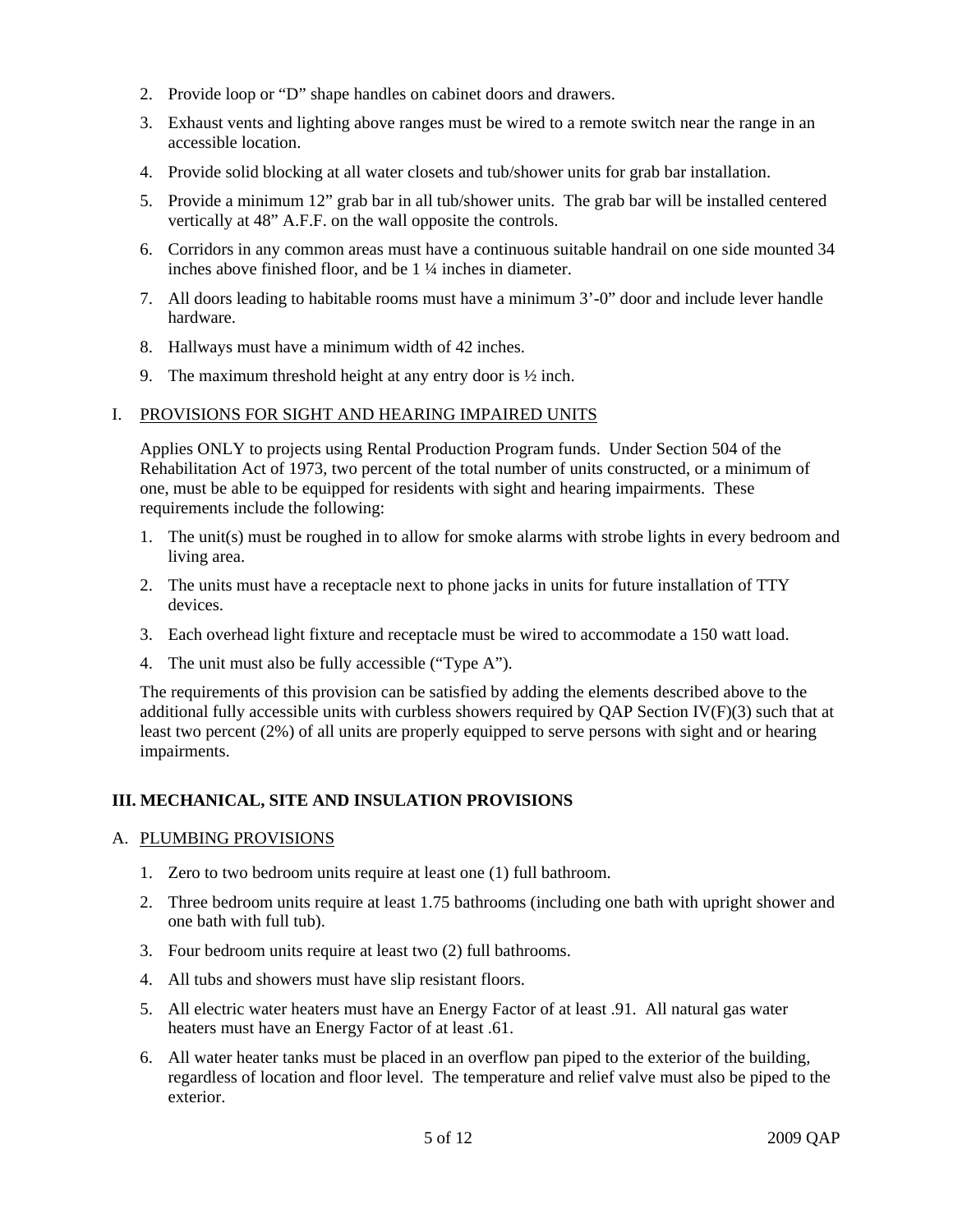- 7. Whirlpool baths or spas are prohibited.
- 8. A frost-proof exterior faucet must be installed on an exterior wall of the community/office building.
- 9. All tub/shower control knobs must be single lever handled and offset towards the front of the tub/shower.
- 10. Provide lever faucet controls for the kitchen and bathroom sinks.
- 11. All sinks, shower heads, and toilets must be low-flow.

# B. ELECTRICAL PROVISIONS

- 1. Provide overhead lighting, a ceiling fan, telephone jack and a cable connection in every bedroom and living room. If using ceiling fans with light kits, the fan and light must have separate switches.
- 2. Any walk-in closets must also have a switched overhead light.
- 3. Switches and thermostats must not be located more than 48 inches above finished floor height.
- 4. Receptacles, telephone jacks and cable jacks must not be located less than 16 inches above finished floor height.
- 5. Exterior lighting is required at each unit entry door.
- 6. Additional exterior light fixtures not specific to a unit will be wired to a "house" panel. The fixtures will be activated by a photo cell placed on the east or north side of the buildings.
- 7. All exterior stairways must have light fixtures wired to a "house" panel and activated by a photo cell placed on the east or north side of the buildings.
- 8. Projects with gas heating and/or appliances must provide a hard-wired carbon monoxide detector with a battery back-up in each residential unit.
- 9. All non-residential and residential spaces must have separate electrical systems.
- 10. Initially-installed bulbs in residential units and common areas must be compact fluorescent (other than in ceiling fans and range hoods).

# C. HEATING, VENTILATING AND AIR CONDITIONING PROVISIONS

- 1. All non-residential areas and residential units must have their own separate heating and air conditioning systems.
- 2. Through the wall HVAC units are prohibited in all but Studio, Efficiency and SRO units. They are allowed in laundry rooms and management offices where provided.
- 3. HVAC systems, including the air handler and line sets, must be rated at 13.0 SEER or greater and properly sized for the unit. All HVAC systems must use 410A refrigerant instead of R-22.
- 4. Connections in duct system must be sealed with mastic and fiberglass mesh.
- 5. All openings in duct work at registers and grills must be covered after installation to keep out debris during construction.
- 6. Fresh air returns must be a minimum of 12" above the floor.

### D. BUILDING ENVELOPE AND INSULATION

1. Buildings with residential units must be wrapped with an exterior air and water infiltration barrier.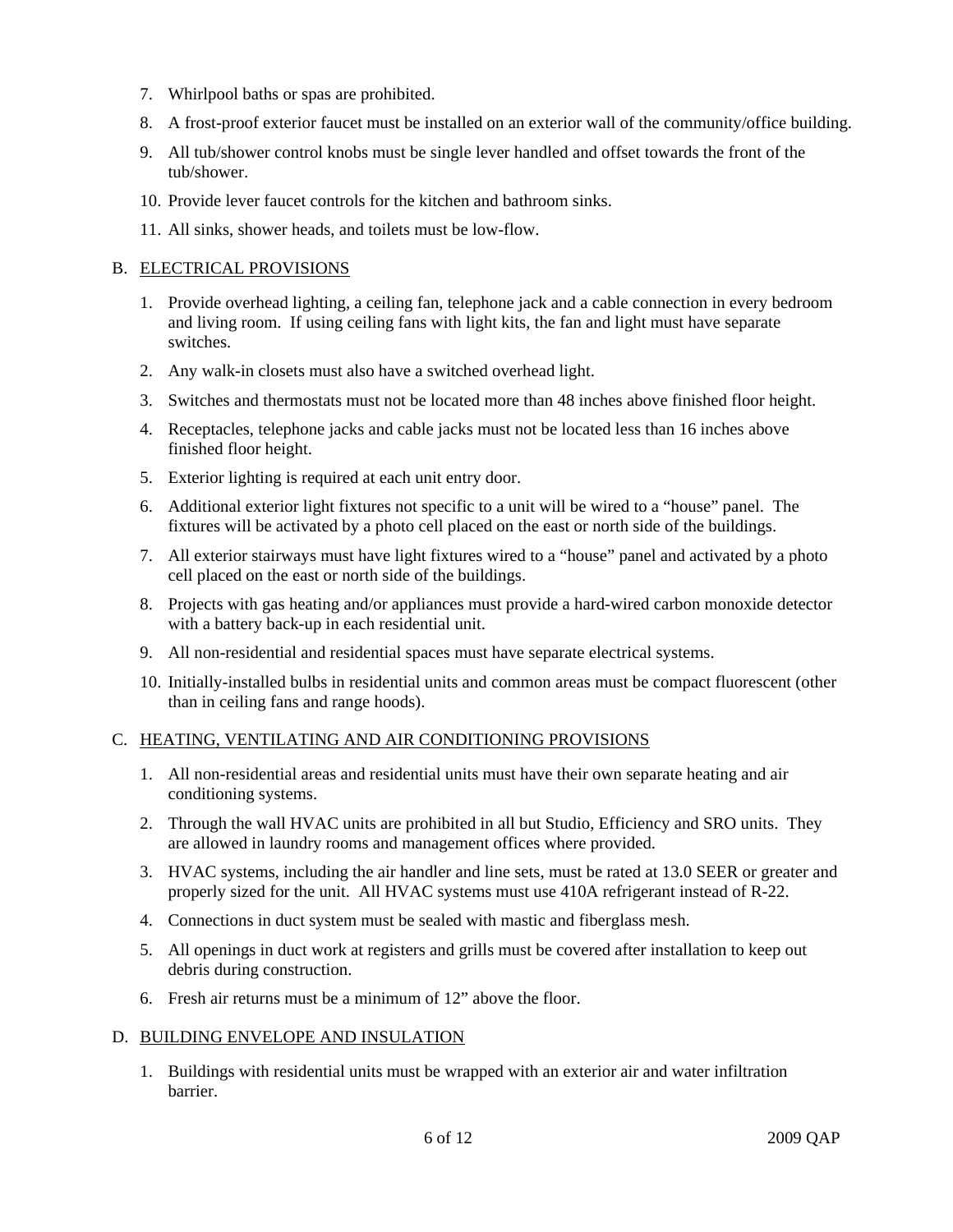- 2. Framing must provide for complete building insulation including the use of insulated headers on all exterior walls, framing roofs and ceilings to allow the full depth of ceiling insulation to extend over the top plate of the exterior walls of the building, and framing all corners and wall intersections to allow for insulation.
- 3. Seal at doors, windows, plumbing and electrical penetrations to prevent moisture and air leakage.

### E. SITEWORK AND LANDSCAPING

- 1. Provide positive drainage at all driveways, parking areas, ramps, walkways and dumpster pads to prevent standing water.
- 2. Provide a non-skid finish to all walkways.
- 3. All water from roof and gutter system must be piped away from buildings and discharged no less than 6' from building foundation.
- 4. Lots must be graded so as to drain surface water away from foundation walls. The grade away from foundation walls must fall a minimum of 6 inches within the first 10 feet.
- 5. Burying construction waste on-site is prohibited.
- 6. No part of the disturbed site may be left uncovered or unstabilized once construction is complete.
- 7. Minimum landscaping budgets of \$300 per residential unit are required. This allowance is for plants and trees only and may not be used for fine grading, seeding and straw or sod.
- 8. Plant material must be native to the climate and area.

# **IV. ENERGY STAR CERTIFICATION**

Developers are required to have their projects certified as compliant with the requirements of the ENERGY STAR program which is administered by the U. S. Environmental Protection Agency. In general, ENERGY STAR qualified homes are at least 15% more energy efficient than homes built to the 2006 International Energy Conservation Code (IECC). ENERGY STAR qualified homes achieve energy savings through established, reliable building technologies that address 5 critical elements:

- Effective Insulation
- High-Performance Windows
- Tight Construction and Ducts
- Efficient Heating and Cooling Equipment
- Lighting and Appliances

Additionally, to receive ENERGY STAR certification, developers must work with independent, thirdparty experts who assist with project design, verify construction quality, and test completed units to certify energy efficiency.

Additional information regarding the requirements for energy star certification can be found on the EPA website. ( http://www.energystar.gov/index.cfm?c=new\_homes.nh\_features)

# **V. COMMON AREA AND SITE AMENITY PROVISIONS**

All common use areas must be fully accessible to those with disabilities in compliance with all applicable State and Federal laws and regulations.

### A. REQUIRED SITE AMENITIES

All projects are required to include a minimum of six (6) tenant amenities. There are four (4)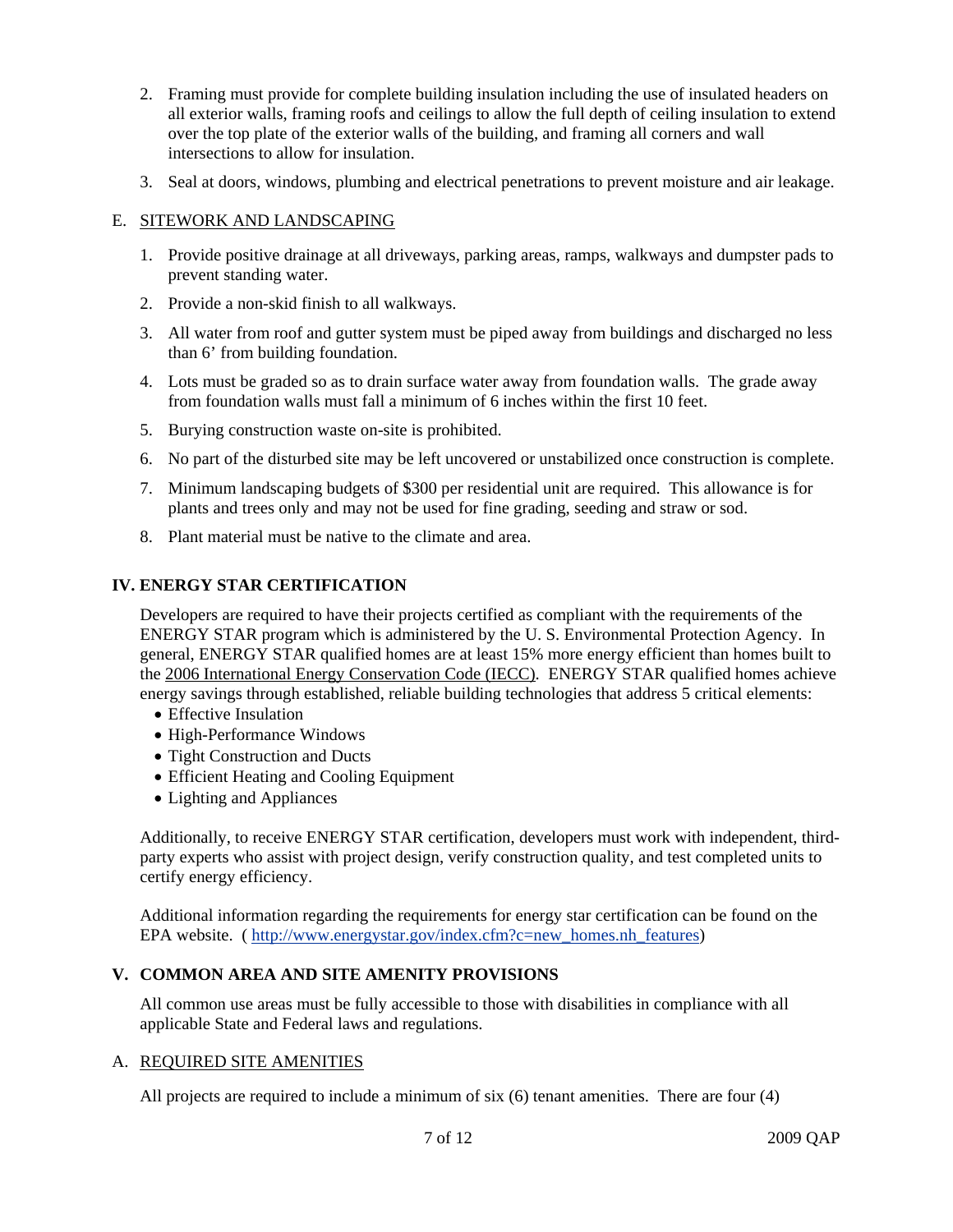amenities that are mandatory and the additional two (2) can be selected from the list below.

The required amenities vary by project type:

| Family                                                   | <b>Senior</b>                                  |
|----------------------------------------------------------|------------------------------------------------|
| Playground                                               | Indoor or Outdoor Sitting Areas                |
|                                                          | (min. of 3 locations)                          |
| Resident Computer Center (min. of 2 computers)           | Multi-Purpose Room (250 sq.ft.)                |
| Covered Picnic Area (150 sq.ft. with 2 tables and grill) | Resident Computer Center (min. of 2 computers) |
| <b>Outdoor Sitting Areas with Benches</b>                | <b>Tenant Storage Areas</b>                    |
| (min. of 3 locations)                                    |                                                |

In addition to the required amenities, projects must also include at least two (2) of the following additional amenities:

- covered drive-thru or drop-off at entry
- covered patio with seating (150 sq. ft.)
- covered picnic area with two tables and one grille (150 sq. ft.)
- exercise room (must include new equipment)
- raised bed garden plots (50 sq. ft. per plot, 24 inches deep, one plot per 10 residents, elderly projects only)
- gazebo  $(100 \text{ sq. ft.})$
- high-speed Internet access (involves both a data connection in the living area of each unit that is separate from the cable/telephone connection and support from a project-wide network or a functional equivalent)
- sunroom with chairs (150 sq. ft.)
- screened porch  $(150 \text{ sq. ft.})$
- tot lot (family projects only)
- walking trails (4 ft. wide paved continuous around property)

Dimensions listed are the minimum required. Amenities must be located on the project site.

### B. PLAYGROUND AREAS

- 1. Wherever possible tot lots and playgrounds must be located away from areas of frequent automobile traffic and situated so that the play area is visible from the office and maximum number of residential units.
- 2. A bench must be provided at playgrounds to allow a child's supervisor to sit. The bench must be anchored permanently, weather resistant and have a back.

### C. POSTAL FACILITIES

- 1. Postal facilities must be located adjacent to available parking and sited such that tenants will not obstruct traffic while collecting mail.
- 2. On-site postal facilities must have a roof covering which offers residents ample protection from the rain while gathering mail.
- 3. Postal facilities must include adequate lighting on from dusk to dawn.

# D. LAUNDRY FACILITIES

- 1. Laundry facilities are required at all projects.
- 2. There must be a minimum of one washer and one dryer per twelve (12) residential units if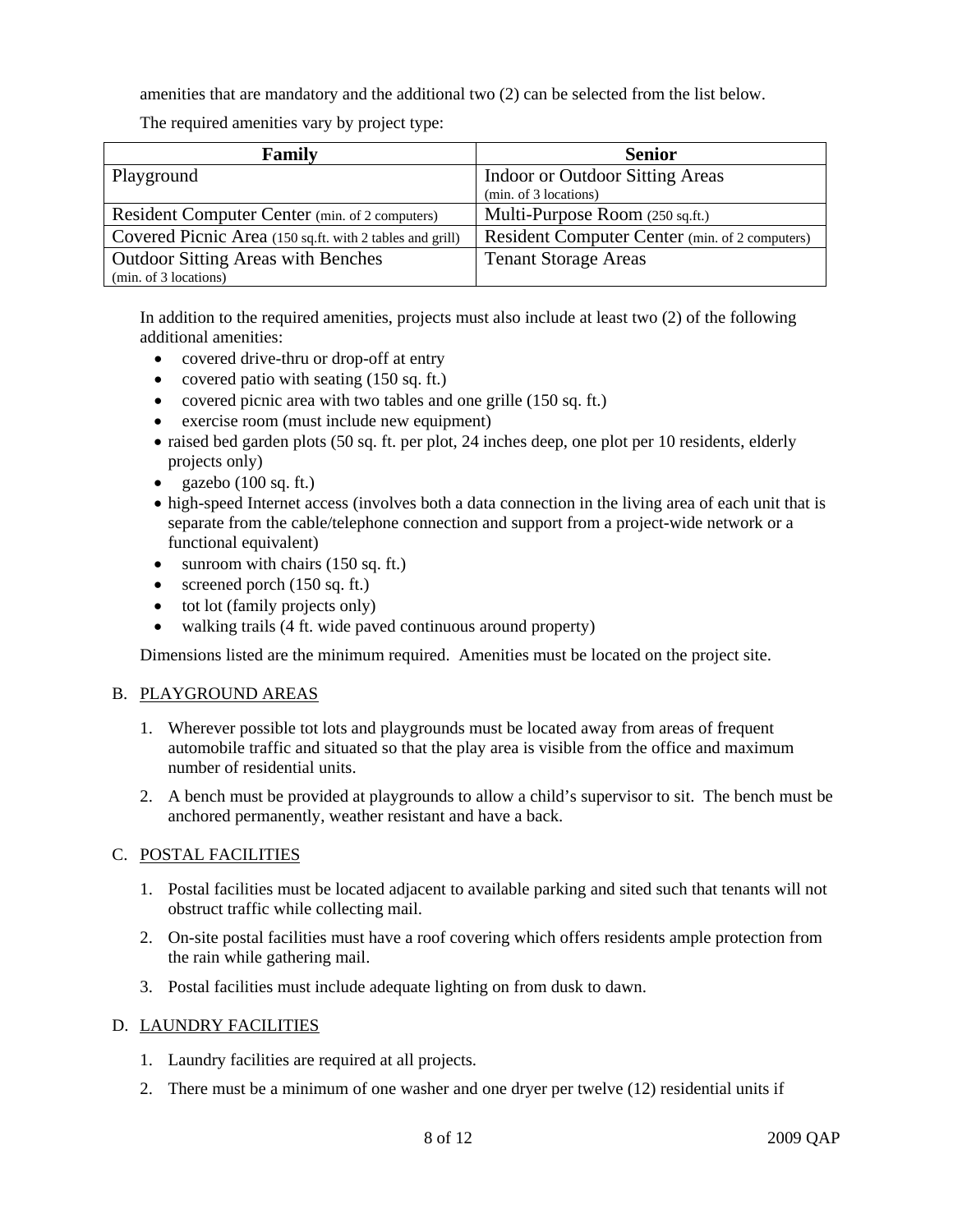washer/dryer hookups are not available in each unit. If hookups are available in each unit, there must be a minimum of one washer and one dryer per twenty (20) units.

- 3. Laundry facilities must be located on an accessible route.
- 4. The entrance must have a minimum roof covering of 20 square feet.
- 5. The threshold height of the entrance door to the laundry room must not exceed  $\frac{1}{2}$  inch above finished interior grade level.
- 6. A "folding" table or countertop must be installed. The working surface must be 28 to 34 inches above the floor, and must have a 27 inch high clear knee space below. The working surface must be a minimum 48 inches long, and have a 30 by 48 inch clear floor space around it.
- 7. The primary entrance door to the laundry must be of solid construction and include a full height tempered glassed panel to allow residents a view of the outside/inside.
- 8. The laundry room must be positioned on the site to allow for a high level of visibility from residential units or the community building/office.
- 9. The laundry room must have adequate entrance lighting that is on from dusk to dawn.
- 10. If the project has only one laundry facility, it must be adjacent to the community building/office (if provided) to allow easy access and provide a handicap parking space(s).
- 11. One washer and one dryer must be front loading and usable by residents with mobility impairments (front loading), including at least a 30 by 48 inch clear floor space in front of each.

#### E. COMMUNITY / OFFICE SPACES

- 1. All projects must have an office on site of at least 200 square feet (inclusive of handicapped toilet facility) and a maintenance room of at least 100 square feet. This includes subsequent phases of a multi-phase development.
- 2. Projects with twenty four (24) or more units and more than one residential building must have a separate community building.
- 3. The community building must contain a both a handicapped toilet facility and a kitchen area that includes a refrigerator and sink.
- 4. The community building/space, including toilet facilities and kitchenette but excluding maintenance room and site office, must contain a minimum of seven (7) square feet for each residential unit.
- 5. The office must be situated as to allow the site manager a prominent view of the residential units, playground, entrances/exits, and vehicular traffic.
- 6. The community building/office must be clearly marked as such by exterior signs, placed at a visible location close to the building. The signs must use contrasting colors and large letters and numbers.

### F. PARKING

- 1. Two parking spaces per unit are required for family projects.
- 2. Elderly projects require a minimum of two-thirds (2/3) parking space per unit.
- 3. If local guidelines require less parking, the number of parking spaces required by the Agency may be reduced to meet those standards upon receiving Agency approval.
- 4. There must be at least one handicap parking space for each designated fully accessible apartment unit and must be the nearest available parking space to the unit.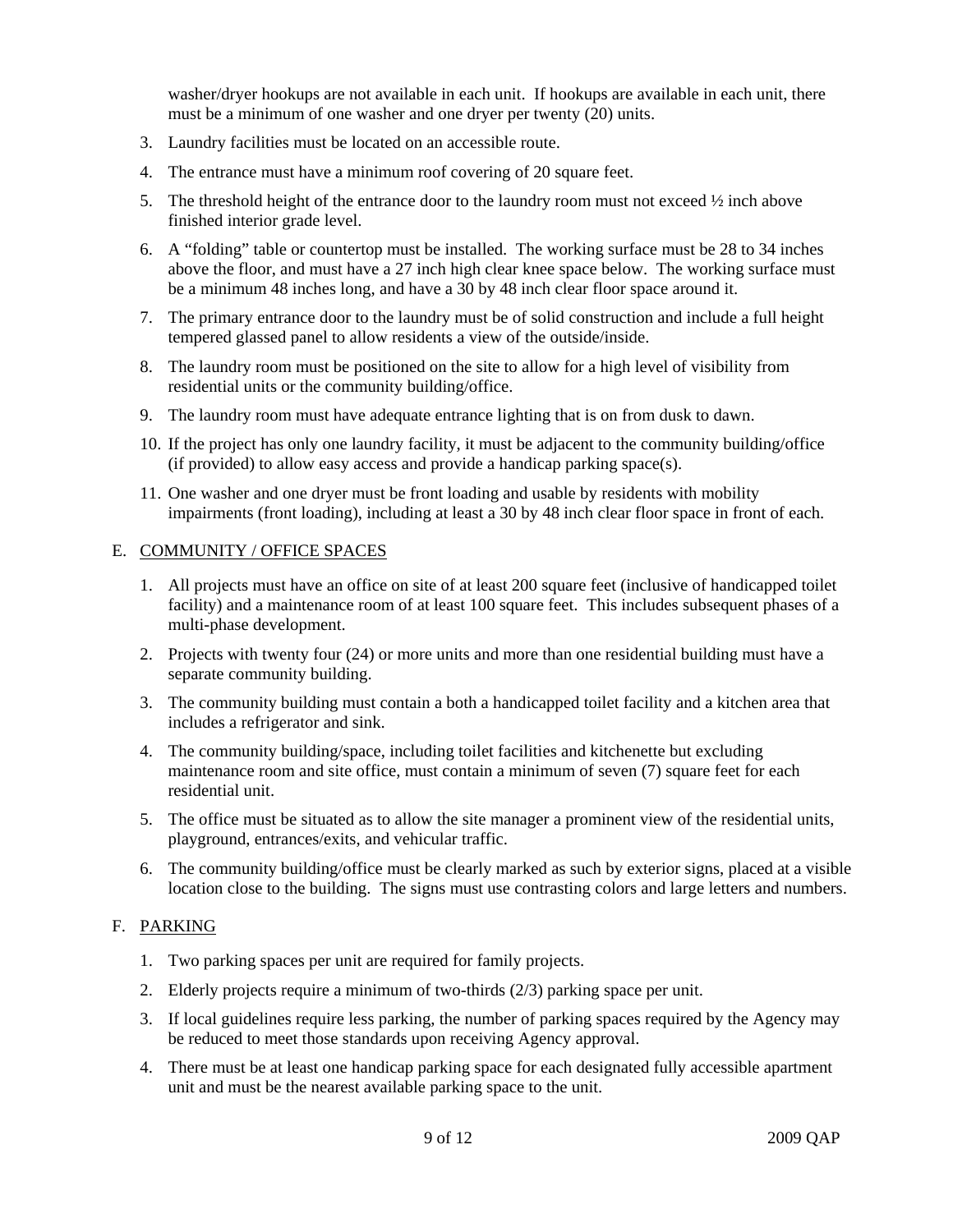# G. REFUSE COLLECTION AREAS

- 1. Fencing consistent with the appearance of the residential buildings must screen the collection area. The fencing must be made of PVC or treated lumber and constructed for permanent use.
- 2. The pad for the refuse collection area, including the approach area, must be concrete (not asphalt).
- 3. The refuse collection areas may not be at the entrances or exits of the project.
- 4. Signs must be at all refuse collection areas to prohibit parking in front of collection facilities.
- 5. A concrete parking bumper, pipe bollards or 8 inch x 8 inch treated timber must be installed behind dumpsters.
- 6. All projects must include a pad for tenant recycling receptacles as part of the collection area even if recycling is not yet available.

# **VI. ADDITIONAL PROVISIONS FOR REHABILITATION OF EXISTING HOUSING**

The following requirements apply to rehabilitation of existing units. Replacement of materials and methods during rehabilitation must comply with the design standards for new construction.

- A. Design documents must show all proposed changes to existing and proposed buildings, parking, utilities, and landscaping. An architect or engineer must prepare the design drawings.
- B. Submit a hazardous material report that provides the results of testing for asbestos containing materials, lead based paint, Polychlorinated Biphenyls (PCBs), underground storage tanks, petroleum bulk storage tanks, Chlorofluorocarbons (CFCs), and other hazardous materials. Professionals licensed to do hazardous materials testing must perform the testing. A report written by an architect, building contractor or developer will not suffice. A plan and projected costs for removal of hazardous materials must also be included.
- C. Submit an engineer's report assessing the structural integrity of the building(s) being renovated.
- D. Submit a current termite inspection report.
- E. Show "reserves for replacements" adequate to maintain and replace any existing systems and conditions not being replaced or addressed during rehabilitation.

# **VII. ADDITIONAL PROVISIONS FOR ADAPTIVE RE-USE OF EXISTING STRUCTURES**

- A. Mechanical Systems: All mechanical systems (including HVAC, plumbing, electrical, fire suppression, security system, etc.) must be completely enclosed and concealed. This may be achieved by utilizing existing spaces in walls, floors, and ceilings, constructing mechanical chases or soffits, dropping ceilings in portions of units, or other means. Where structural or other significant limitations make complete enclosure and concealment impossible, the applicant must secure approval from the Agency prior to installation of affected systems.
- B. Windows: Retain original window sashes, frames, and trim where possible. All original sashes must be repaired and otherwise upgraded to insure that all gaps and spaces are sealed so as to be weather tight. All damaged or broken window panes must be replaced. Where original window sashes cannot be retained, install replacement sashes be installed into existing frames. In all cases, windows must be finished with a complete coating of paint.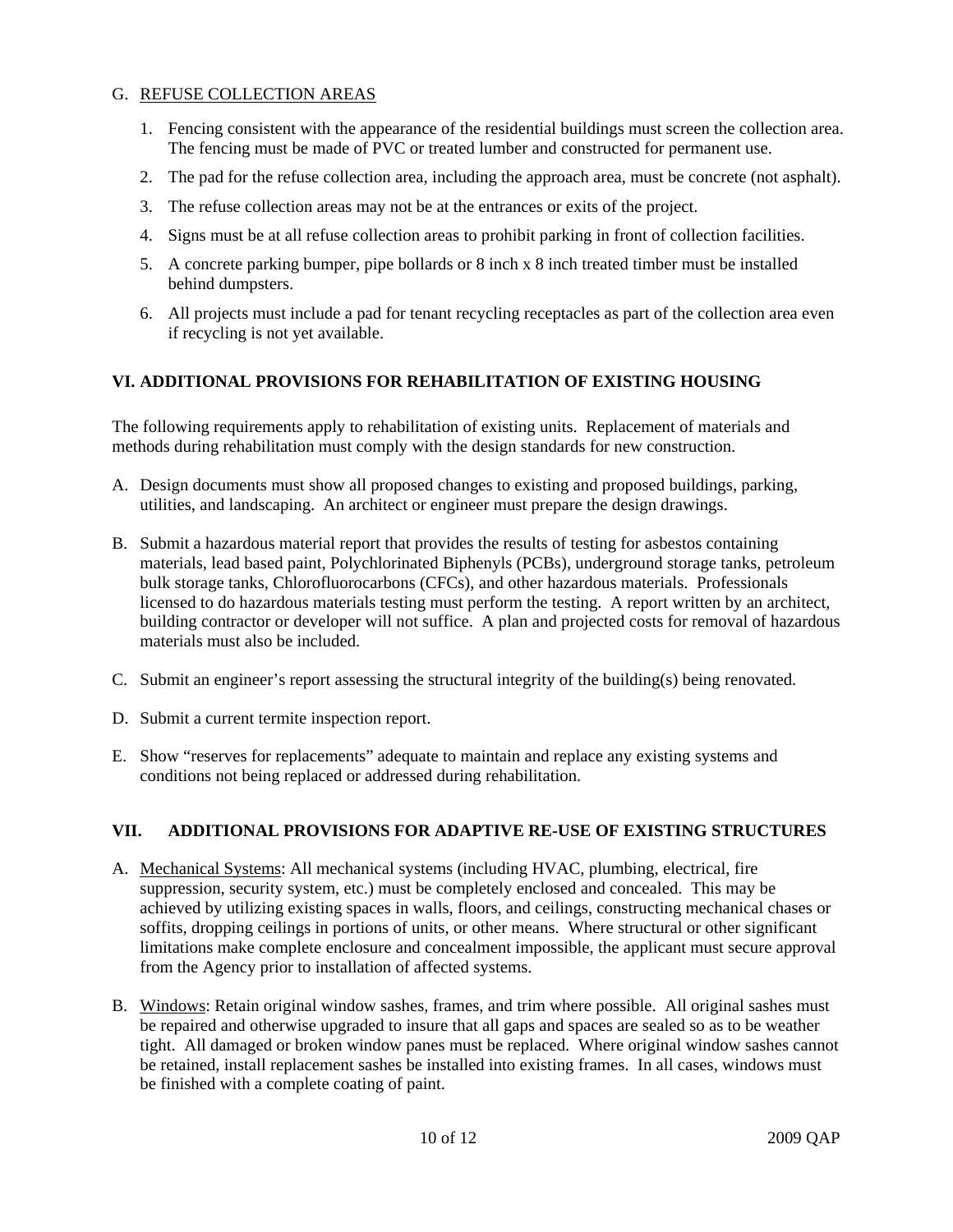- C. Floors: All wood flooring is to be restored as closely to original condition as possible. Where repairs are necessary, flooring salvaged from other areas of the building must be utilized as fill material. If salvaged wood is not available, flooring of similar dimension and species must be used. All repairs must be made by feathering in replacement flooring so as to make the repair as discreet as possible. Cutting out and replacing square sections of flooring is prohibited. Where original flooring has gaps in excess of 1/8 inch, the gaps must be filled with an appropriate filler material prior to the application of final finish.
- D. Hazardous Materials: Submit a hazardous material report that provides the results of testing for asbestos containing materials, lead based paint, Polychlorinated Biphenyls (PCBs), underground storage tanks, petroleum bulk storage tanks, Chlorofluorocarbons (CFCs), and other hazardous materials. Professionals licensed to do hazardous materials testing must perform the testing. A report written by an architect or building contractor or developer will not suffice. A plan and projected costs for removal of hazardous materials must also be included.

# **VIII. APPLICABLE ACCESSIBILITY REGULATIONS**

### A. FAIR HOUSING AMENDMENTS ACT

All new construction projects are required by law to meet the handicap-accessibility standards outlined in the Fair Housing Laws, including the Federal Fair Housing Amendments Act of 1988 (the "Act"). The law provides that failure to design and construct certain residential dwelling units to include certain features of accessible design will be regarded as unlawful discrimination. Renovation projects may be exempt from design guidelines.

The law applies to all housing built after March 13, 1991 with four or more units. All units in buildings with four or more units must meet the requirements of the law if the buildings have one or more elevators. All ground floor units in other buildings containing four or more units must meet the requirements of the law. Certain sites with steep terrain may have some exclusions.

### B. THE AMERICANS WITH DISABILITIES ACT

All projects are required by law to meet the handicap accessibility standards outlined in the Americans With Disabilities Act (ADA). The law provides that failure to design and construct certain public accommodations to include certain features of accessible design will be regarded as unlawful discrimination.

ADA Legislation became effective on July 26, 1992. Title III deals with non-discrimination on the basis of disability by public accommodations and in commercial facilities. Public accommodations include all new construction effective January 26, 1993 and impacts any rental office, model unit, public bathroom, building entrances, or any other public or common use area. Existing public accommodations must be retrofitted or altered beginning January 26, 1992, unless a financial or administrative burden exists.

The ADA guidelines do not affect residential units, since these are covered under Fair Housing and Section 504 laws.

### C. NORTH CAROLINA STATE ACCESSIBILITY CODE

All projects are required by law to meet the handicap accessibility standards as outlined in the North Carolina State Building Code. State and/or local building code officials enforce the design and construction guidelines. Compliance with these guidelines is mandatory in order to receive a